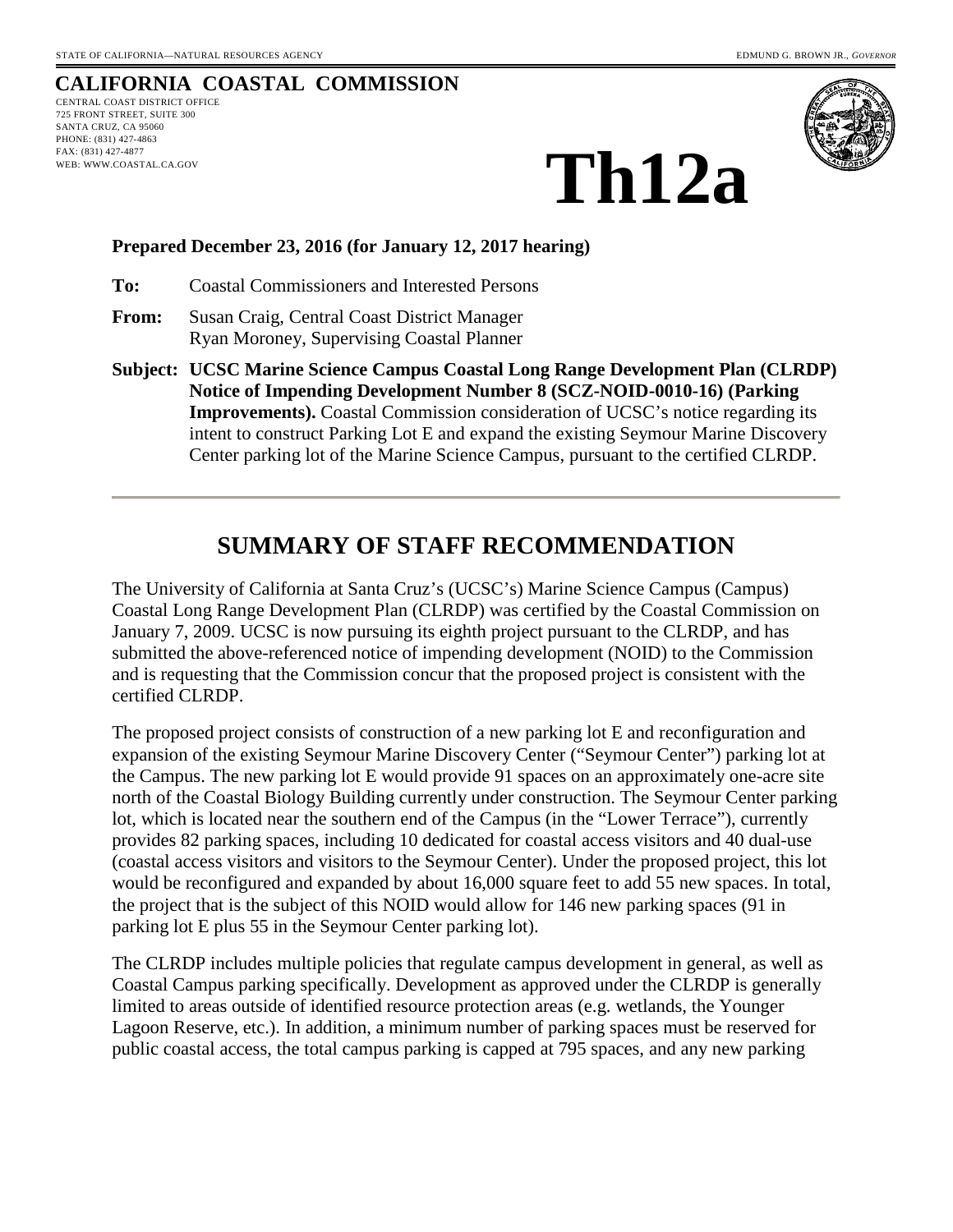facilities must be justified by evidence that existing parking is not adequate. Campus parking is purposefully limited so as to avoid covering large portions of the Campus with parking areas (thus better protecting on-site resources) and to reduce Campus reliance on automobile transportation (thus reducing its attendant adverse impacts on and off-site). Moreover, the CLRDP policies in Section 5.3 include provisions for dedicated and shared public coastal access parking areas in order to ensure that parking controls and parking space limitations have the minimum impact on public coastal access.

The proposed improvements are consistent with the coastal resource protection policies of the Commission-approved CLRDP. Specifically, with respect to natural resource protection, the University conducted an updated wetland delineation as required by the CLRDP, which resulted in the expansion of the area mapped "Wetland 5" (and its associated buffer) located near the Seymour Center parking lot. Per the CLRDP, development is generally prohibited within a 100 foot buffer of any wetland. In this case, the proposed Seymour Center parking lot expansion is located more than 100 feet (approximately 108 feet) from the updated boundaries of Wetland W5. Thus, the proposed parking lot expansion is consistent with the wetland buffer requirements of the CLRDP. Moreover, the additional proposed parking improvements will result in 476 total spaces (146 new spaces as proposed for this project, in addition to 330 existing spaces), well below the 795 maximum identified by the CLRDP, and will reduce the pressure on existing shared coastal access parking consistent with the CLRDP policies regulating development of new parking. Staff therefore recommends that the Commission determine that the parking improvements project is consistent with the certified CLRDP. The necessary motion and resolution to find the proposed development consistent with the certified CLRDP are found on page 3 below.

**Staff Note - NOID Action Deadline:** This NOID was filed as complete on December 8, 2016. The 30-working-day hearing deadline is January 24, 2017. (*See* Pub. Res. Code § 30606.) Thus, unless the University agrees to extend the hearing deadline (see Policy 8.4.2), the Commission must take action on the NOID by January 24, 2017 or it will be deemed consistent with the CLRDP.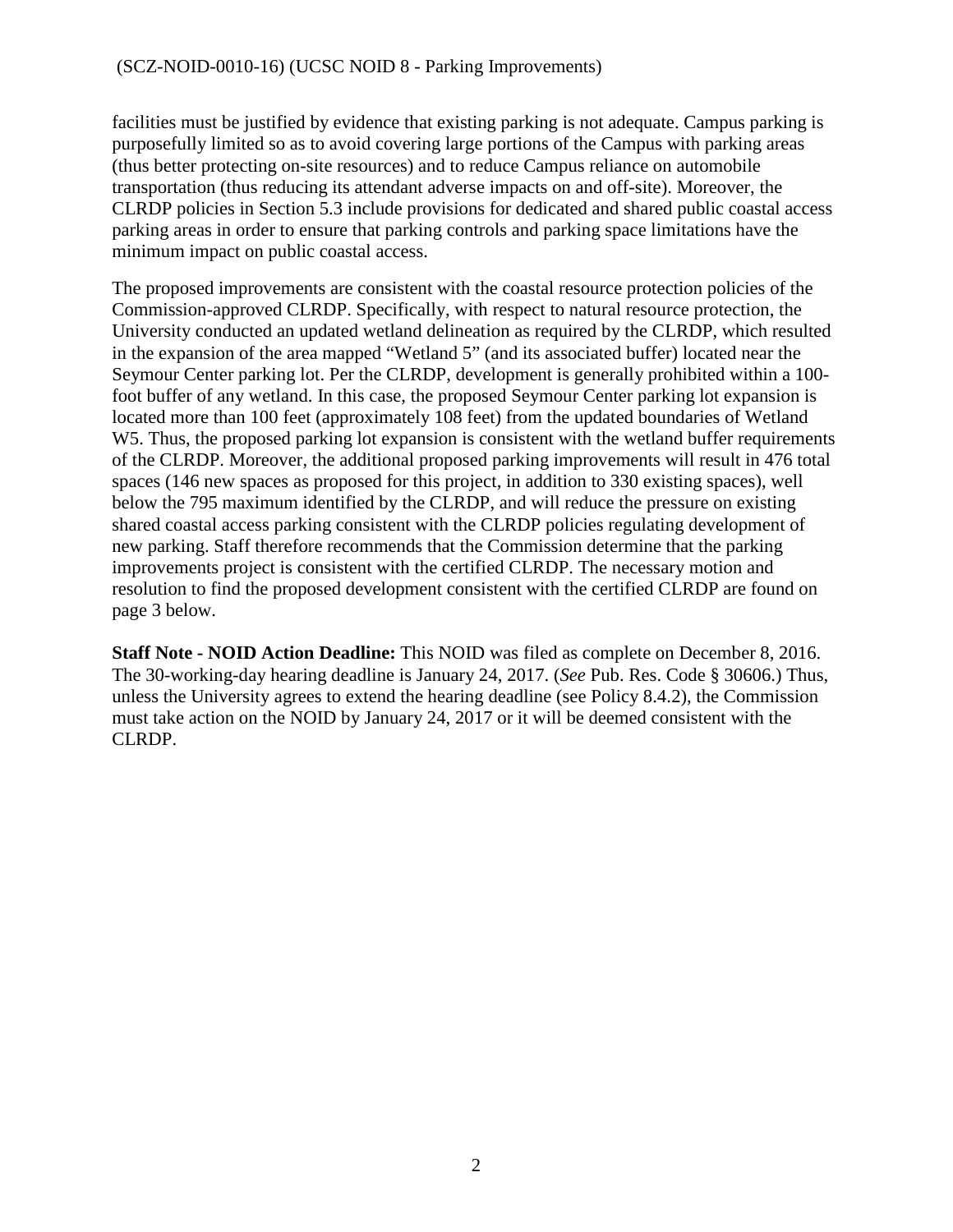# **TABLE OF CONTENTS**

## **APPENDICES**

Appendix A – Substantive File Documents

### **EXHIBITS**

[Exhibit 1:](#page-10-0) Location Map and Site Plan [Exhibit 2:](#page-12-0) Project Plans [Exhibit 3:](#page-14-0) Correspondence [Exhibit 4:](#page-15-0) Comment on Applicant's CEQA document [Exhibit 5:](#page-17-0) Applicant's Response to comment

# <span id="page-2-0"></span>**I. MOTION AND RESOLUTION**

Staff recommends a **YES** vote on the motion below. Passage of this motion will result in a determination that the development described in the UCSC NOID 8 is consistent with the certified UCSC CLRDP, and adoption of the following resolution and findings. The motion passes only by affirmative vote of a majority of the Commissioners present.

**Motion:** *I move that the Commission determine that the development described in UCSC Notice of Impending Development Number 8 is consistent with the certified University of California at Santa Cruz Coastal Long Range Development Plan, and I recommend a yes vote.* 

**Resolution:** *The Commission hereby determines that the development described in UCSC Notice of Impending Development Number 8 is consistent with the certified University of California at Santa Cruz Coastal Long Range Development Plan for the reasons discussed in the findings herein.*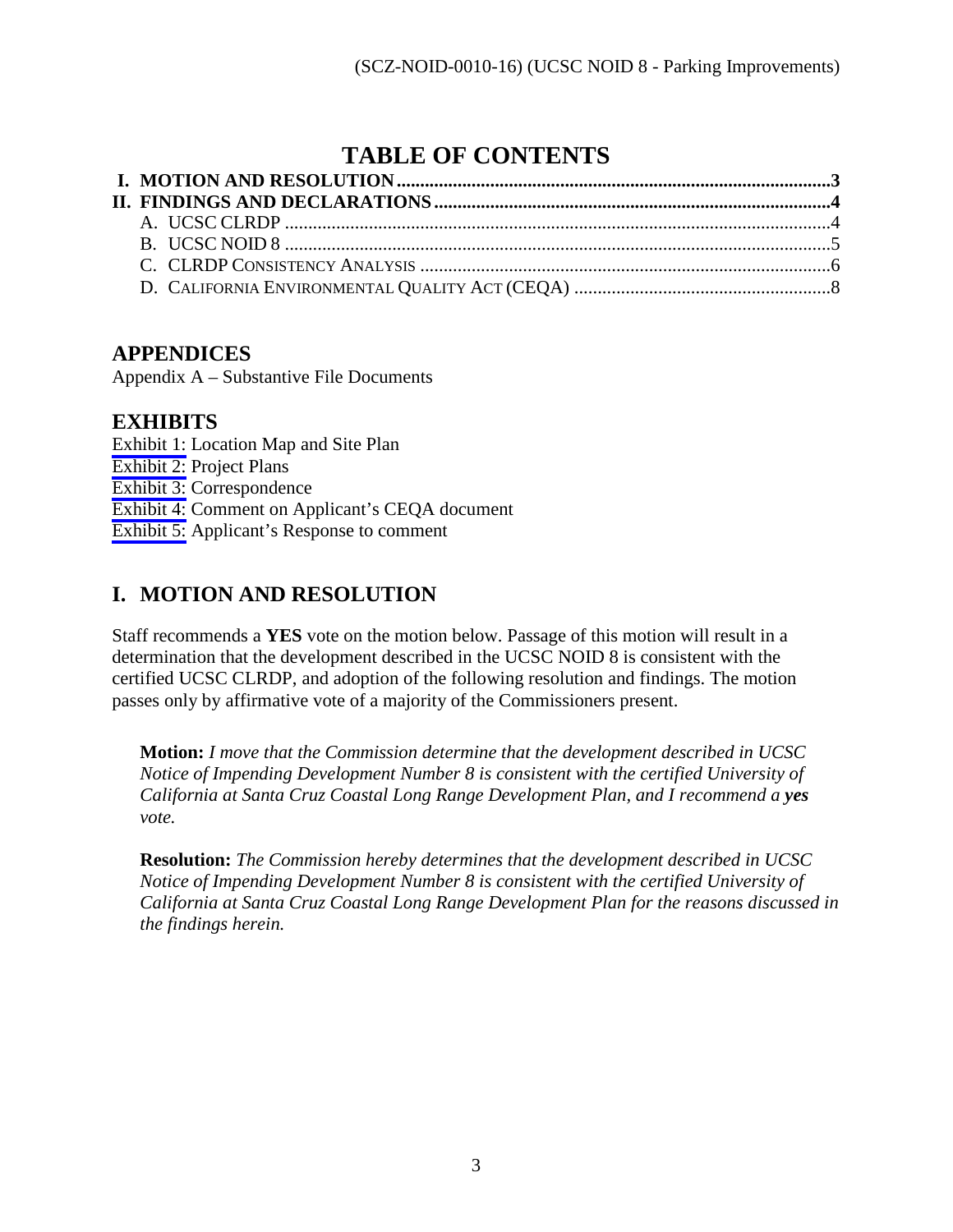## <span id="page-3-0"></span>**II. FINDINGS AND DECLARATIONS**

# <span id="page-3-1"></span>**A. UCSC CLRDP**

#### **General CLRDP Background**

As an alternative to project-by-project coastal permit review, Coastal Act Section 30605 allows for, among other things, universities to develop long-range development plans for Coastal Commission certification. Once certified, each university is the primary entity responsible for ensuring that future development on the site is consistent with the certified long range development plan, subject to ongoing Commission oversight. (*See* Pub. Res. Code § 30606.) UCSC's Marine Science Campus CLRDP was certified by the Coastal Commission on January 7, 2009.

#### **UCSC's Marine Science Campus**

UCSC's Marine Science Campus (Campus) site is located directly adjacent to the Monterey Bay National Marine Sanctuary (Sanctuary) just within the western border of the City of Santa Cruz in Santa Cruz County (see **[Exhibit 1](#page-10-0)** for a location map).<sup>[1](#page-3-2)</sup> Agricultural land extends to the west along the coast beyond the Younger Lagoon Reserve and the western Campus boundary. To the north are the Union Pacific Railroad tracks, the Raytek industrial facility, and Highway One. To the south lies the Sanctuary and the Pacific Ocean, and to the east is Antonelli Pond (north of Delaware Avenue) and the densely packed De Anza Mobile Home Park (south of Delaware Avenue) beyond which is Natural Bridges State Park and past that West Cliff Drive in the City of Santa Cruz.

The Campus site is primarily made up of a relatively flat terrace area (roughly 73 acres) sloping gently from north to south (to the ocean) with the remainder occupied by a large arroyo feature (roughly 25 acres) on the west of the site, at the base of which lies Younger Lagoon, an estuarine lagoon that connects (at times) to the ocean. A sandy beach area fronts Younger Lagoon below the terrace. The lagoon, the beach, the arroyo and a portion of the terrace make up Younger Lagoon Reserve. The terrace portion of the site includes within it a 2.5 acre federally-owned parcel completely surrounded by UCSC property. Altogether, the Campus (including the federal in-holding and the Younger Lagoon Reserve) is about  $100$  acres.<sup>[2](#page-3-3)</sup>

### **UCSC'S Marine Science Campus CLRDP**

UCSC's Marine Science Campus CLRDP was certified by the Coastal Commission on January 7, 2009. The CLRDP provides a blueprint for future development of the site including a maximum increase of about 600,000 square feet of new Campus facilities mostly within four distinct development zones (occupying about one-third of the terrace area) for an expanded Marine Science Campus. The CLRDP provides for roughly 340,000 gross square feet of potential new facilities within the four development zones in new one- and two-story buildings

<span id="page-3-2"></span> $\overline{a}$ 1 The main UCSC campus is located roughly two miles inland of the Campus in the rolling foothills northwest of downtown Santa Cruz.

<span id="page-3-3"></span> $2<sup>2</sup>$  As required by the CLRDP, the terrace areas located outside of the allowed development footprint on the Marine Science Campus were added to Younger Lagoon Reserve in 2009. Thus, when added to the original 25-acre Reserve area, Younger Lagoon Reserve now occupies 72 acres of the Marine Science Campus.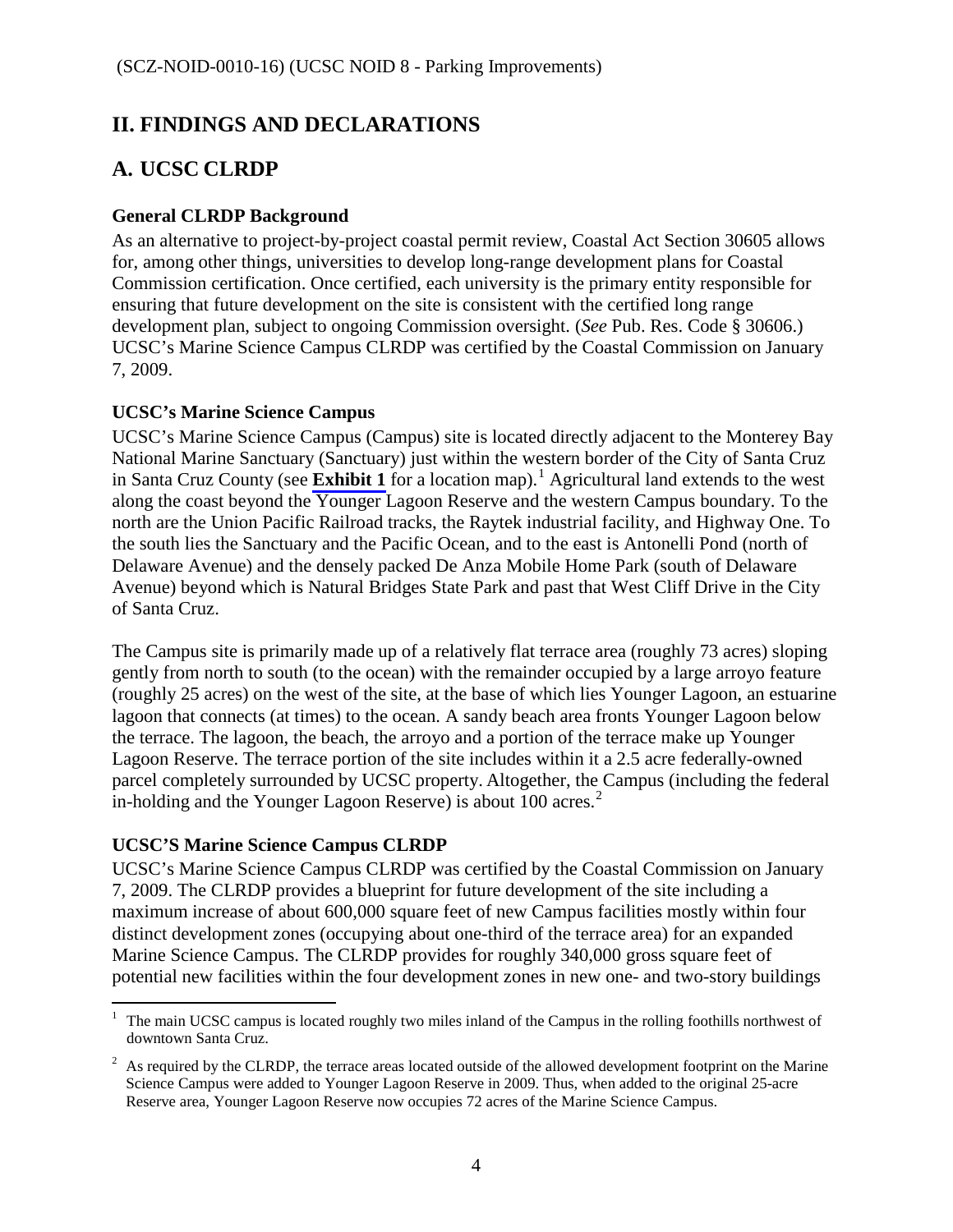up to 36 feet tall, with the remainder in outdoor research and support areas. Several of these buildings, including the Coastal Biology Building, are currently under construction. The CLRDP also accounts for additional areas of roads, and some natural drainage ponds, outside of the four development nodes. Overall, and at full buildout, the CLRDP allows for the Campus to grow by about three times its size at certification. In addition to the building program, the CLRDP also provides for an expanded public access trail system and natural habitat restoration in those wetland and open space areas on the terrace that are not part of the proposed development zones (roughly 47 acres) that, per the CLRDP, have been added to Younger Lagoon Reserve. As relevant to this application, Figure 5.5 (Circulation and Parking Diagram) identifies the subject sites as "Major Parking Locations."

## <span id="page-4-0"></span>**B. UCSC NOID 8**

### **Notices of Impending Development**

Under a certified CLRDP, University development of specific projects contained in the CLRDP can proceed without a coastal permit, provided the University sends a Notice of Impending Development (NOID) to the Commission and other interested parties prior to undertaking development, and either the Commission deems the identified development project consistent with the CLRDP (with or without conditions to make it so) within 30 working days after the NOID is filed with the Commission or else the development is deemed consistent if the Commission fails to act upon the NOID in a timely manner.<sup>[3](#page-4-1)</sup> Pursuant to Coastal Act Sections 30605 and 30606 and Section 13550(d) of Title 14 of the California Code of Regulations, the Commission may impose conditions on such development project proposals limited to ensuring consistency with the Coastal Act and the certified CLRDP.

### **NOID 8 – Parking Improvements**

The proposed project is construction of new parking lot E and reconfiguration and expansion of the existing Seymour Center parking lot at the Coastal Science Campus. The new parking lot E will provide 91 spaces on an approximately one-acre site in the "Middle Terrace" just north of the Coastal Biology Building, which is currently under construction. The Seymour Center parking lot, which is located near the southern end of the campus (in the "Lower Terrace"), currently provides 82 parking spaces, including 10 spaces dedicated for coastal access visitors and 40 dual-use (i.e. coastal access and/or Seymour Center visitors) spaces. Under the proposed project, this lot would be reconfigured and expanded by about 16,000 square feet to add 55 new parking spaces in three rows. The modifications to the Seymour Center lot also include storm water management and ADA access improvements. Specifically, ADA parking spaces will be reconfigured to be in line with the remainder of the parking lot and will be slightly closer to the

<span id="page-4-1"></span> $\overline{a}$ 3 Coastal Act Section 30606 requires that the University provide a NOID at least 30 working days prior to pursuing the development. 14 California Code of Regulations (CCR) Section 13549(b) provides that a NOID is only deemed filed following Executive Director review of the NOID and any supporting materials to ensure there is sufficient information for making the consistency determination. The filing review must be completed within ten working days after receiving the NOID submittal. (*Id*.) 14 CCR Section 13548 requires that the Commission take action on the notice within 30 working days of filing of the NOID or else the development is deemed consistent with the CLRDP. In sum, if the Commission does not take action within 30 working days of filing of the NOID, the identified development project is deemed consistent and can proceed. In the case of the UCSC CLRDP, the action deadline may be extended by UCSC for up to three months. (CLRDP Policy 8.4.2, Chapter 8).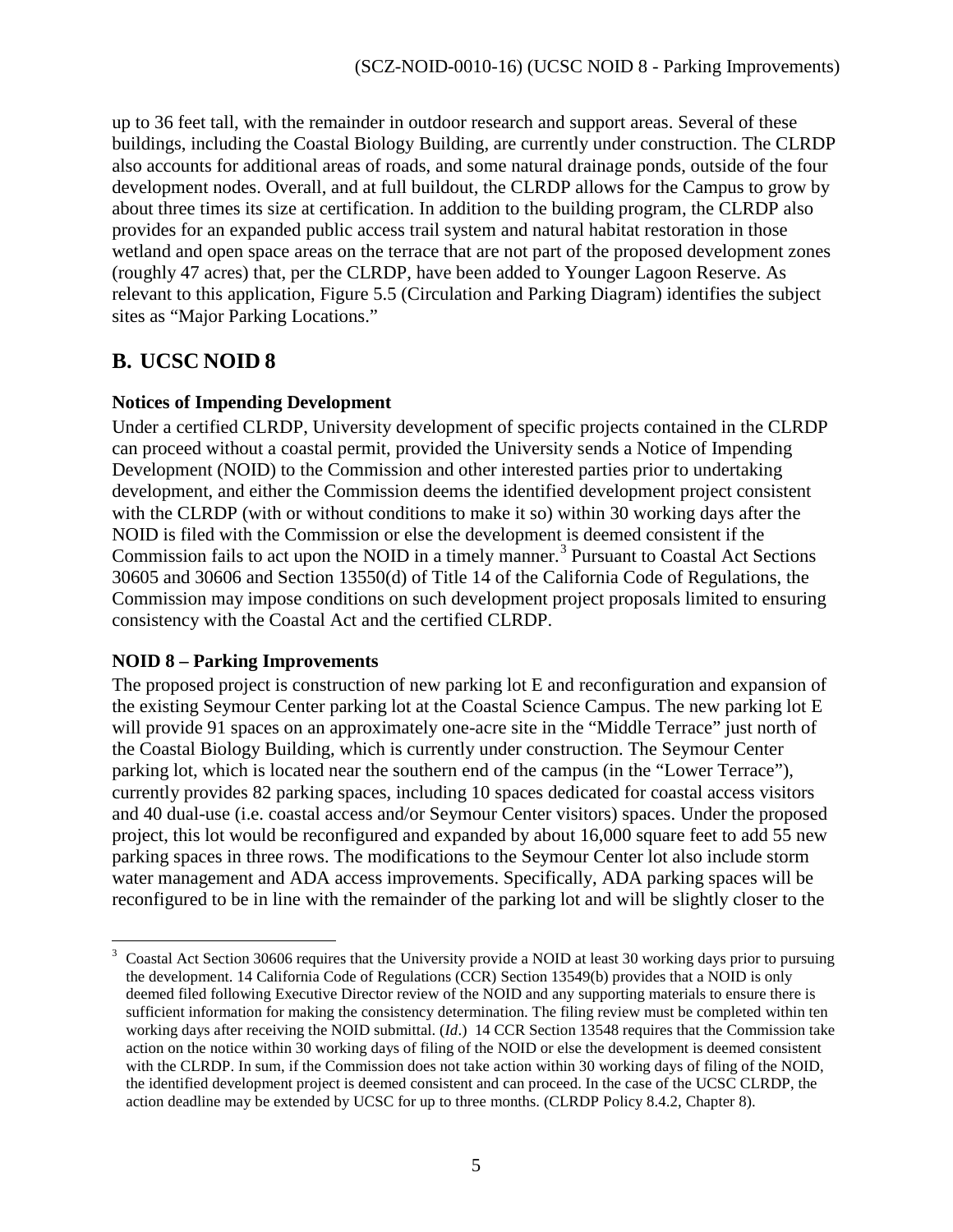Seymour Center entrance; a new ADA-compliant path will proceed northeasterly from the ADA spaces and connect to the existing trail that loops around the parking lot. Storm water management will be improved via the use of TrueGrid permeable pavers for the vast majority of parking spaces. This includes the removal of asphalt concrete surfacing and replacement with TrueGrid permeable pavers at all existing non-ADA spaces that will be retained as part of the project. The existing swales and curb-less design will be extended for each of the three new parking rows.

See **[Exhibit 1](#page-10-0)** for a location map and a site plan; see **[Exhibit 2](#page-12-0)** for the project plans.

## <span id="page-5-0"></span>**C. CLRDP CONSISTENCY ANALYSIS**

#### **Applicable CLRDP Provisions**

The CLRDP includes multiple provisions that regulate campus development in general, as well as coastal Campus parking specifically and figure 5.5 Circulation and Parking Diagram contemplates parking in the subject locations. Development is generally limited to areas outside of identified resource protection areas (e.g. wetlands, the Younger Lagoon Reserve, etc.). In addition, a minimum number of parking spaces must be reserved for public coastal access, the total Campus parking is capped at 795 spots, and any new parking facilities must be justified by evidence that existing parking is not adequate. Campus parking is purposefully limited so as to avoid covering large portions of the Campus with parking areas (thus better protecting on-site resources) and to reduce Campus reliance on automobile transportation (thus reducing its attendant adverse impacts on and off-site). Because of this parking space limitation, and because the CLRDP clearly states that Campus parking demand may not impact public parking or coastal access on streets adjacent to the Marine Science Campus, the CLRDP includes aggressive transportation demand management programs designed to bring students, faculty, and researchers to the Campus by means other than automobile. For those who do travel to the Campus via automobile, the CLRDP strongly encourages carpooling and vanpooling. To ensure that parking controls and parking space limitations have the minimum impact on public coastal access, the CLRDP policies in Section 5.5.3 (cited below) also include provisions for dedicated and shared public coastal access parking areas. Another key feature of the CLRDP's circulation plan is the development of parking for Campus use and public coastal access. Relevant policies include:

*Implementation Measure 3.2.9 – Wetland Buffers. Buffers for wetlands delineated at the time of CLRDP certification shall be as shown on Figure 5.2 and in no case shall they be reduced. For any new wetlands identified and delineated pursuant to Implementation Measure 3.3.1, development shall be sited and designed to minimize wetland impacts, and development shall be prohibited within a 100 foot buffer of any such wetlands unless it is development allowed within areas designated Resource Protection Buffer, except that a reduced or greater buffer distance may be applied if supported by a site-specific biological evaluation indicating that a reduced buffer would not result in a significant adverse effect to the wetland, or that a greater buffer distance is needed. To the extent that new wetland areas are identified pursuant to Implementation Measure 3.3.1 and the appropriate buffer area is not already designated Resource Protection Buffer on Figure 5.2, the Resource Protection Buffer designation shall be applied to the wetland buffer*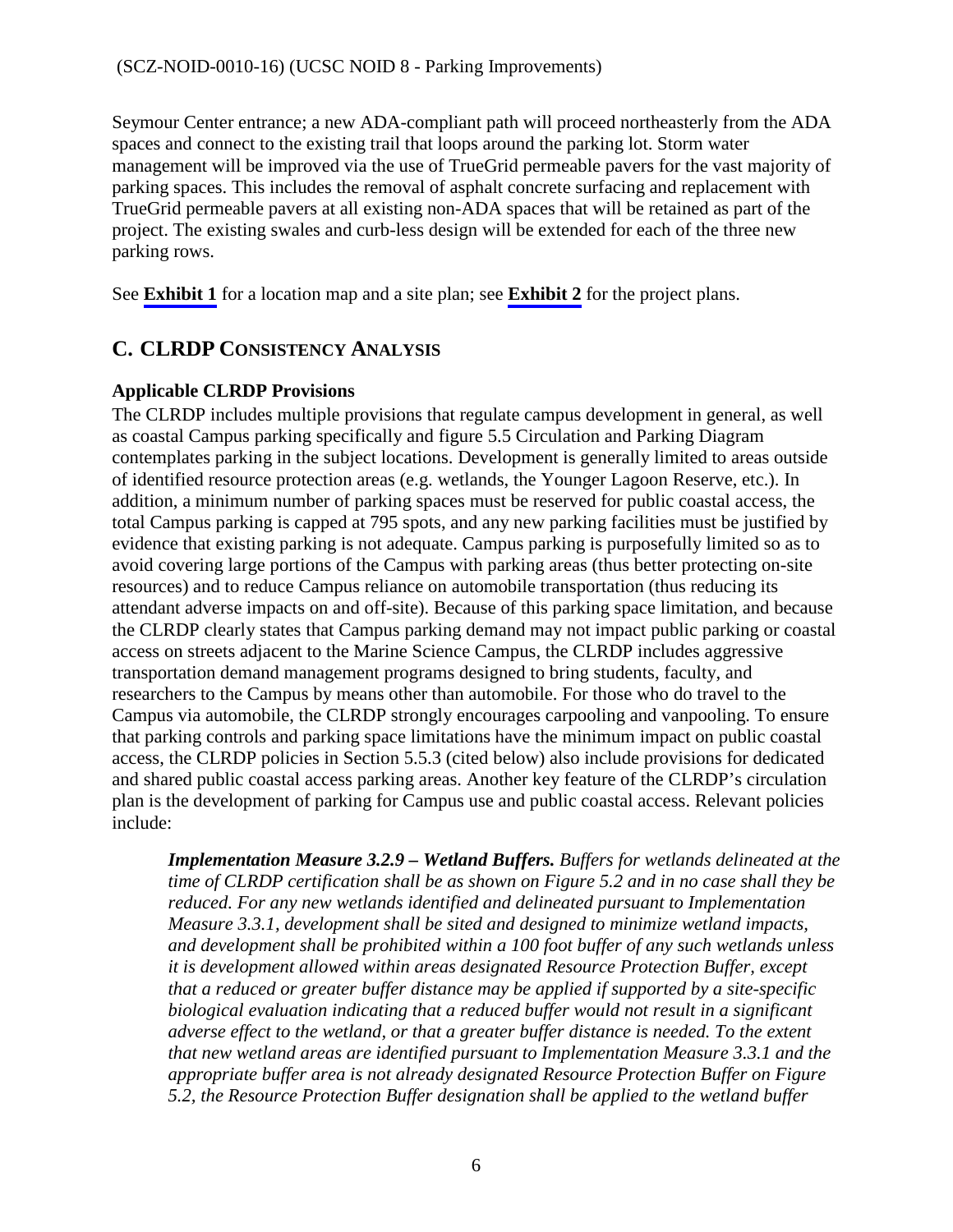*area.* 

*Implementation Measure 3.3.1 – Pre-development Evaluation of Wetland Conditions. An evaluation of the development area shall be conducted prior to each development project. The evaluation shall include any changed site conditions that could affect wetland values protected by this CLRDP. A wetland evaluation shall be completed in the proposed development area (i.e., the proposed development footprint and a surrounding 200-foot buffer area) in consultation with the Executive Director, using the Coastal Act 30121 wetland definition. To the extent wetland areas are identified during this process that are not already designated Resource Protection on Figure 5.2, the Resource Protection designation shall be applied to the newly identified wetland area and uses and development limited in accordance with that designation (see Section 5.2.2, Resource Protection). For any newly identified wetland area, an appropriate buffer shall be established, based upon site-specific conditions in accordance with Implementation Measure 3.2.9.* 

*Implementation Measure 5.3.4 – Middle Terrace Public Coastal Access Parking. A minimum of five public coastal access parking spaces shall be provided: (1) in that portion of subarea 9 (Figure 5.4) that is adjacent to any Campus support facilities in subarea 9 and that provides the easiest and most direct access to the public trails extending outside of the Middle Terrace development zone; or (2) in a location that provides the easiest and most direct access to Overlook E (Figure 9.1) and the public trail connection to Overlook E.* 

*Implementation Measure 5.3.5 – Lower Terrace Dual Use Parking (Public Coastal Access Parking and Discovery Center Parking). A minimum of forty parking spaces in the Lower Terrace development zone shall be available and reserved exclusively for public coastal access parking and for parking by visitors to the Seymour Marine Discovery Center.*

*Implementation Measure 5.3.7 – Parking Demand Satisfied On Campus. New development shall include adequate and enforceable measures to ensure that parking demand associated with CLRDP development does not impact public parking or coastal access on streets adjacent to the MSC, including Delaware Avenue.* 

*Implementation Measure 5.4.1 – Development of New Parking. New parking shall be developed as demand warrants up to a maximum of 795 spaces Campus wide. No new parking spaces shall be developed until existing parking spaces in a given development zone are greater than or equal to 90 percent utilized (on average). The parking supply requirements of Policy 5.3 and its implementation measures shall be satisfied pursuant to the timing identified in Figure 9.4.*

#### **Consistency Analysis**

In August 2016, as a precondition to proposing this development project, UCSC conducted a new delineation of the wetland boundary of the portion of Wetland W5 that is adjacent to the proposed Seymour Center parking lot expansion area on the Campus, as required by Implementation Measure (IM) 3.3.1. (The results of this delineation are the subject of a separate, concurrent CLRDP amendment also being considered by the Commission.) According to the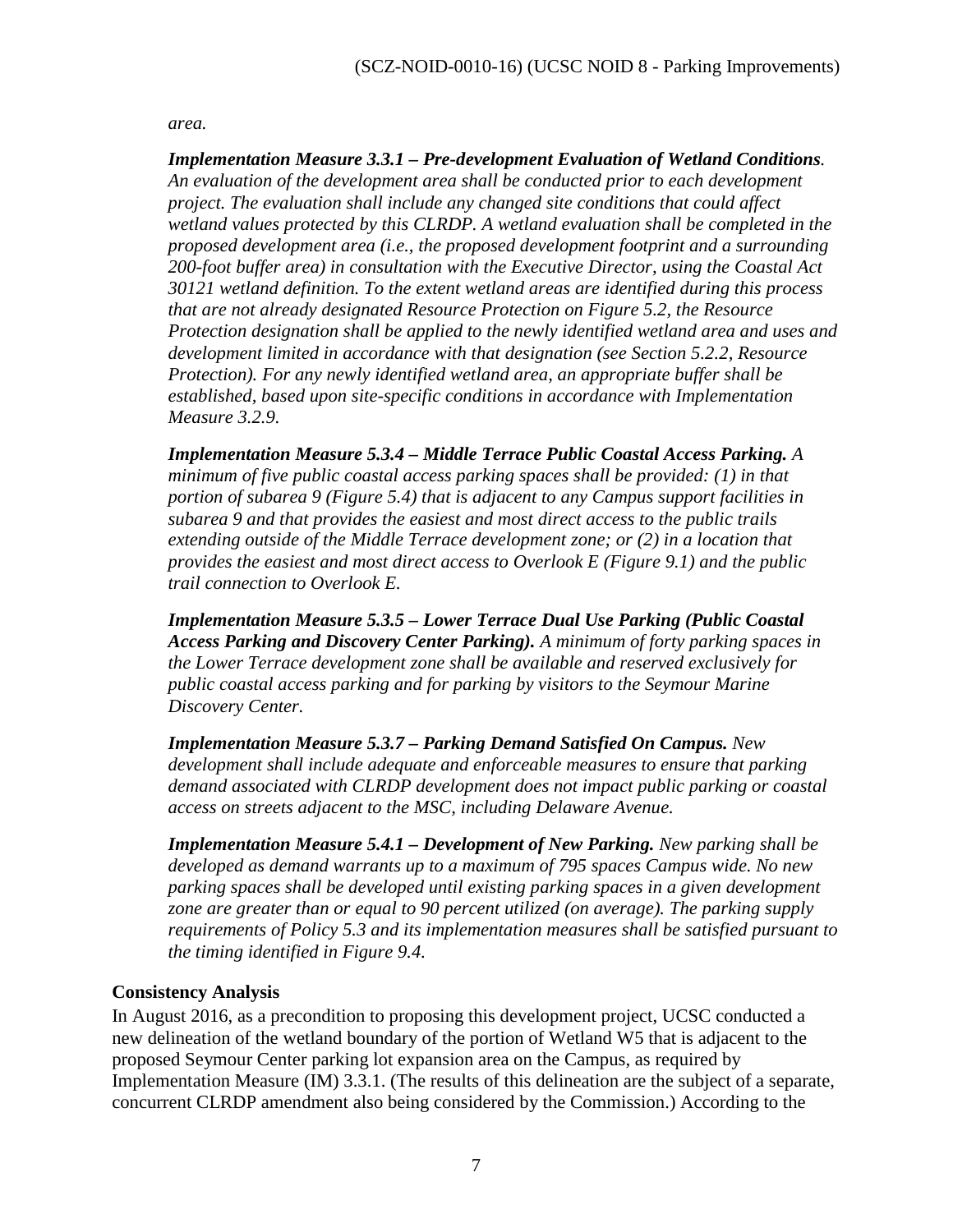results of the delineation, changes were found in the perimeter of the previously mapped colonies of the obligate wetland plant false willow (*Baccharis douglasii*), resulting in a slight expansion of Wetland W5 and its associated buffer area. Per IM 3.2.9, development is generally prohibited within a 100-foot buffer of any wetland. In this case, the proposed Seymour Center parking lot expansion is located more than 100 feet from the updated boundaries of Wetland W5. Thus, the proposed parking lot expansion is consistent with the wetland buffer requirements of IM 3.2.9.

With respect to the CLRDP's parking policies and standards, IM 5.4.1 prohibits the development of new parking spaces until existing parking spaces in a given development zone are used 90% or more on average. In order to comply with IM 5.4.1, the University conducted multiple "spot surveys" during the summer and fall of 2016 (while construction of the Coastal Biology Building (CBB) was underway). Those surveys found that, on average, between 170 and 175 nonconstruction vehicles were parked in the 184 available parking spaces (equivalent to between 92% and 95% utilization). In addition to those vehicles, an additional 70 to 90 non-construction vehicles were parked primarily near the federal NOAA facility (Middle Terrace) and also near the existing Ocean Health building and Seymour Center facilities (Lower Terrace). Based on these surveys, the University determined that the current total number of vehicles parked ranged between 240 and 265, equivalent to 120% to 133% utilization of the existing formal parking capacity (meaning that some cars are being parked in areas not designated for parking, such as along McAllister Way).

Lots C and D are currently under construction and should be ready for use in early 2017, prior to the CBB opening. These lots will provide an additional 115 parking spaces in the Middle Terrace (including five dedicated coastal access visitor spaces, as required by IM 5.3.4), and should temporarily accommodate the current parking demand. However, Lots C and D were specifically designed to accommodate the CBB's estimated parking demand of between 106 and 164 vehicles upon project completion in September 2017 and once the CCB building opens, total parking demand on Campus is expected to increase in range from between 346 to 429 vehicles, equivalent to 110% and 137% utilization of existing capacity, both of which would be in excess of the 90% threshold identified in IM 5.4.1. Thus, the two proposed parking projects (i.e. new Lot E and the expanded Seymour Center parking lot) are intended to accommodate the increased visitation and peak parking demand on the Campus (and not on nearby public streets), as required by IM 5.3.7. In addition, the Seymour Center lot will maintain the minimum required 40 parking spaces available and reserved exclusively for public coastal access parking and for parking by visitors to the Seymour Marine Discovery Center, consistent with IM 5.3.5. Finally, with the proposed parking improvements, the total number of parking spots on the campus will be 476 (146 new spaces as proposed for this project, in addition to 330 existing spaces), well within the maximum 795 spaces allowed by IM 5.4.1. Thus, as proposed by the University, implementation of the proposed parking lot improvements is consistent with the certified CLRDP.

## <span id="page-7-0"></span>**D. CALIFORNIA ENVIRONMENTAL QUALITY ACT (CEQA)**

Section 13096(a) of Title 14 of the California Code of Regulations requires the Commission to make a specific finding that a permit application is consistent with any applicable requirements of CEQA. This requirement also applies to the Commission's review of NOIDs, based on Section 13550(d) of the Regulations. Section 21080.5(d)(2)(A) of CEQA prohibits a proposed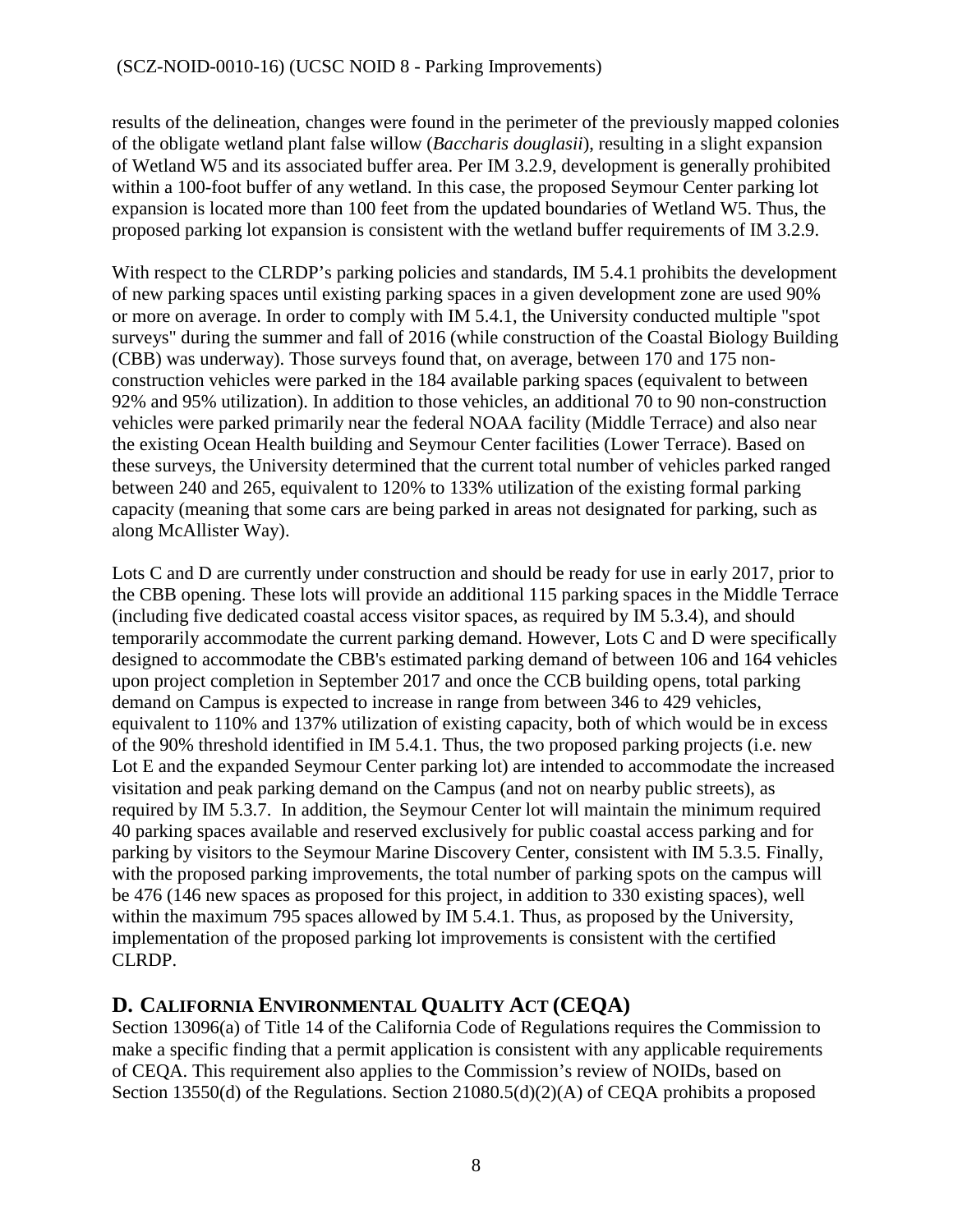development from being approved if there are feasible alternatives or feasible mitigation measures available which would substantially lessen any significant adverse effect which the activity may have on the environment.

The University, as the lead agency under CEQA, certified a Final EIR (FEIR) for the CLRDP in September 2004. In November 2006, the University certified an addendum to the FEIR to respond to changes in the CLRDP in the time since the original FEIR certification, including changes stemming from Coastal Commission review of the CLRDP prior to certification. The University also, and again as the lead agency under CEQA, certified an EIR for the Marine Science Campus Projects on January 18, 2012, which analyzed the potential environmental impacts of four interrelated projects at the UC Santa Cruz Coastal Science Campus. The four projects, which are currently under construction, include development of a new laboratory building, greenhouses, and associated infrastructure. For the present project, the Applicant is proposing a change order to the existing construction contract to include construction of a new 91-space parking lot and reconfiguration and expansion of the existing Seymour Marine Discovery Center parking lot to add 55 spaces. An addendum to the Marine Campus EIR was distributed on June 9, 2016 and on July 15, 2016, UCSC's Vice Chancellor of Business and Administrative Services determined that the environmental consequences of the proposed project were adequately analyzed in the Marine Science Campus Projects' EIR as modified by the addendum and adopted CEQA findings related to same. In approving the EIR addendum, the University found that the project would not have significant adverse environmental impacts. A Notice of Determination was filed with the State Clearinghouse. One comment was submitted requesting that the University prepare a new EIR for the proposed parking change on the basis of new information regarding greenhouse gas emissions, that the University mitigate its parking needs with shuttles, buses, bike and pedestrian transportation, and that the Commission deny the NOID. (See **[Exhibit 4](#page-15-0)**). The University's response to this comment is attached hereto as **Exhibit [5](#page-17-0)** and hereby incorporated by reference as adequately addressing the commenter's CEQA concerns. The Commission would further note that the CLRDP previously authorized a maximum of 795 parking spaces and therefore addressed the potential coastal resource impacts from parking up to that limit. This report has discussed the relevant coastal resource issues with the proposed project. All above findings are incorporated herein in their entirety by reference. The Commission has reviewed the relevant coastal resource issues raised by the proposed project, and has determined that the proposed project will not have adverse impacts on coastal resources.

The Commission finds that the proposed project will avoid significant adverse effects on the environment, within the meaning of CEQA. As such, there are no additional feasible alternatives or feasible mitigation measures available which would substantially lessen any significant adverse environmental effects that approval of the proposed project would have on the environment within the meaning of CEQA. The proposed project will not result in any significant environmental effects for which feasible mitigation measures have not been employed consistent with CEQA Section 21080.5(d)(2)(A).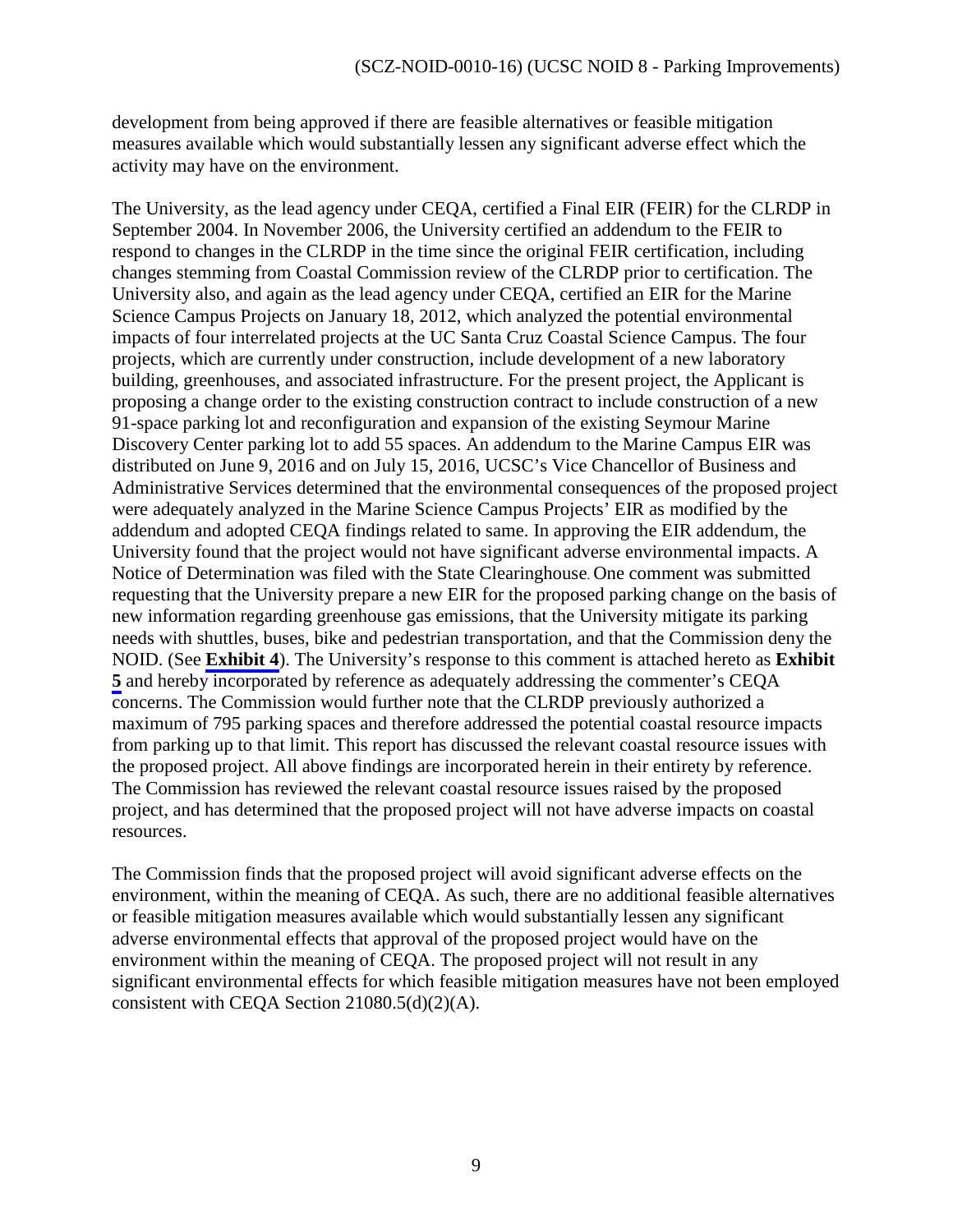### **APPENDIX A – SUBSTANTIVE FILE DOCUMENTS**

- 1. CLRDP, including Appendix A Resource Management Plan; Appendix B Drainage Concept Plan
- 2. Terry Huffman, PhD., Huffman-Broadway Group, Inc. *Technical Letter Report, Reverification of CCC Wetlands and Corps Jurisdiction Boundaries, UCSC Marine Science Campus*, December 6, 2016
- 3. Terry Huffman, PhD., Huffman-Broadway Group, Inc., *Technical Letter Report, Reverification of CCC Wetlands and Corps Jurisdictional Boundaries, UCSC Marine Science Campus,* January 2011
- 4. University of California at Santa Cruz Marine Science Campus Projects Final Environmental Impact Report, November 2011
- 5. University of California Santa Cruz Addendum #1 to Marine Science Campus Projects EIR, Analyzing the Coastal Science Campus Parking Lots, June 2016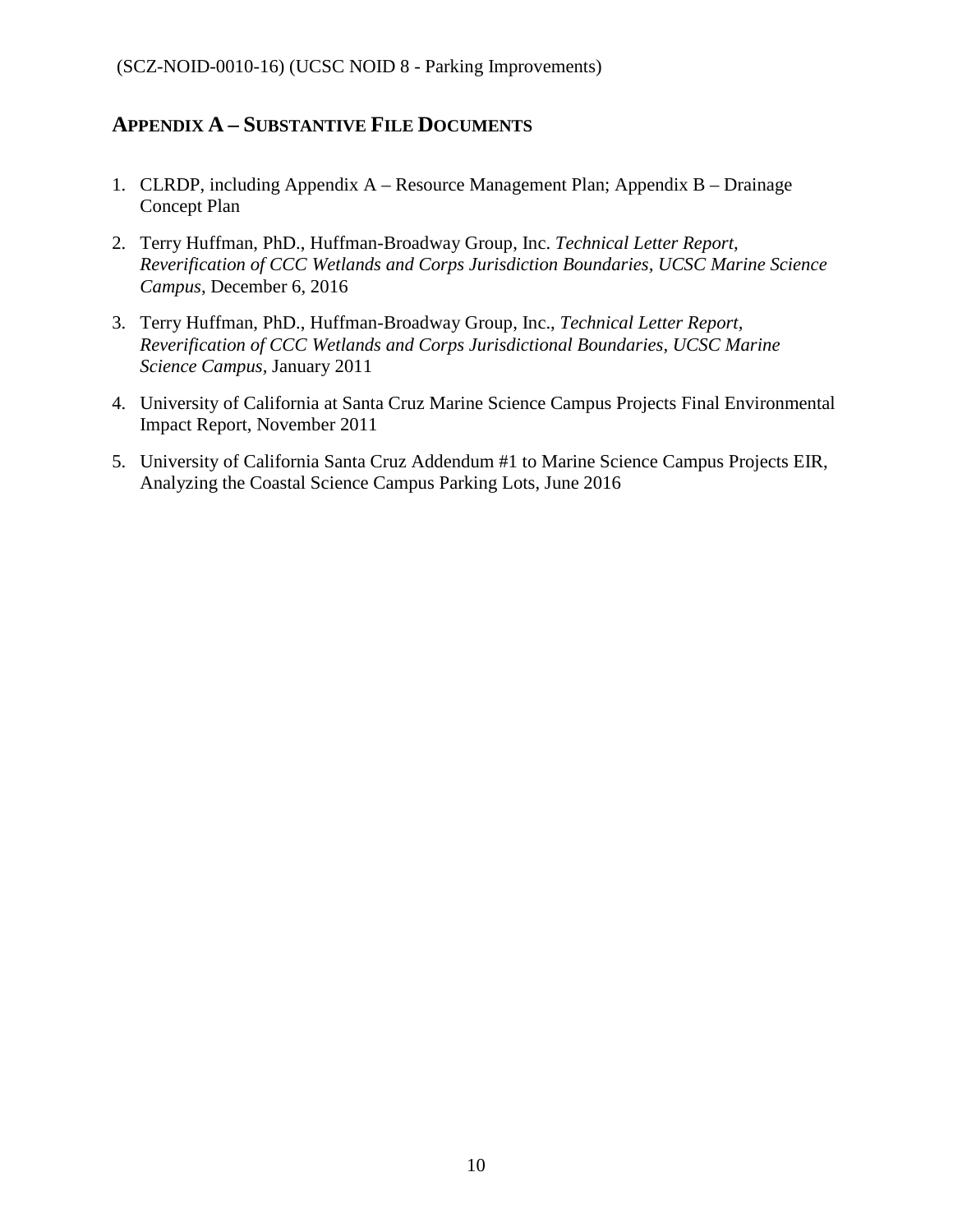<span id="page-10-0"></span>

UC Santa Cruz, Marine Science Campus Coastal Biology Building and Infrastructure Improvements Addendum #1 to the MSC Projects EIR May 2016

Figure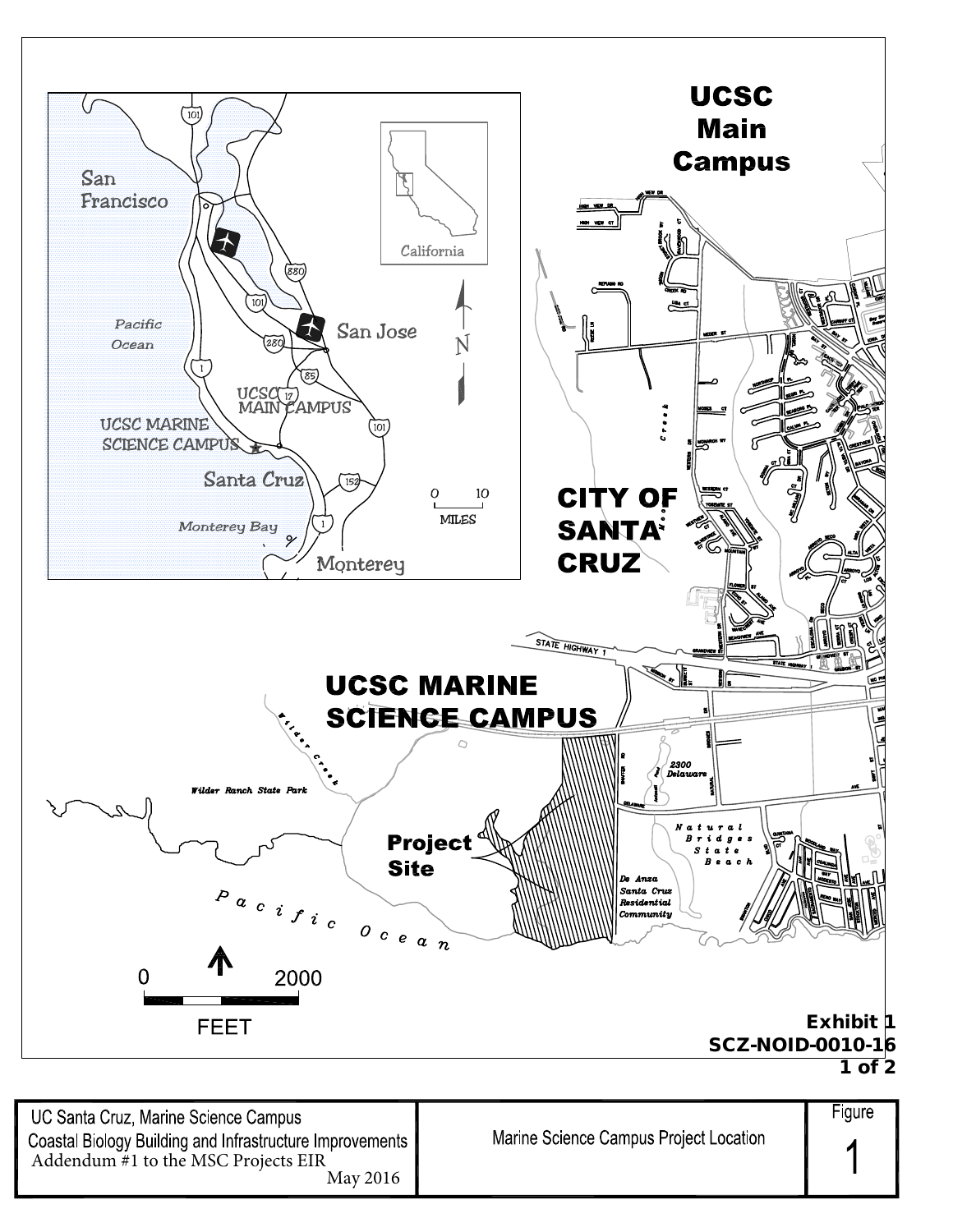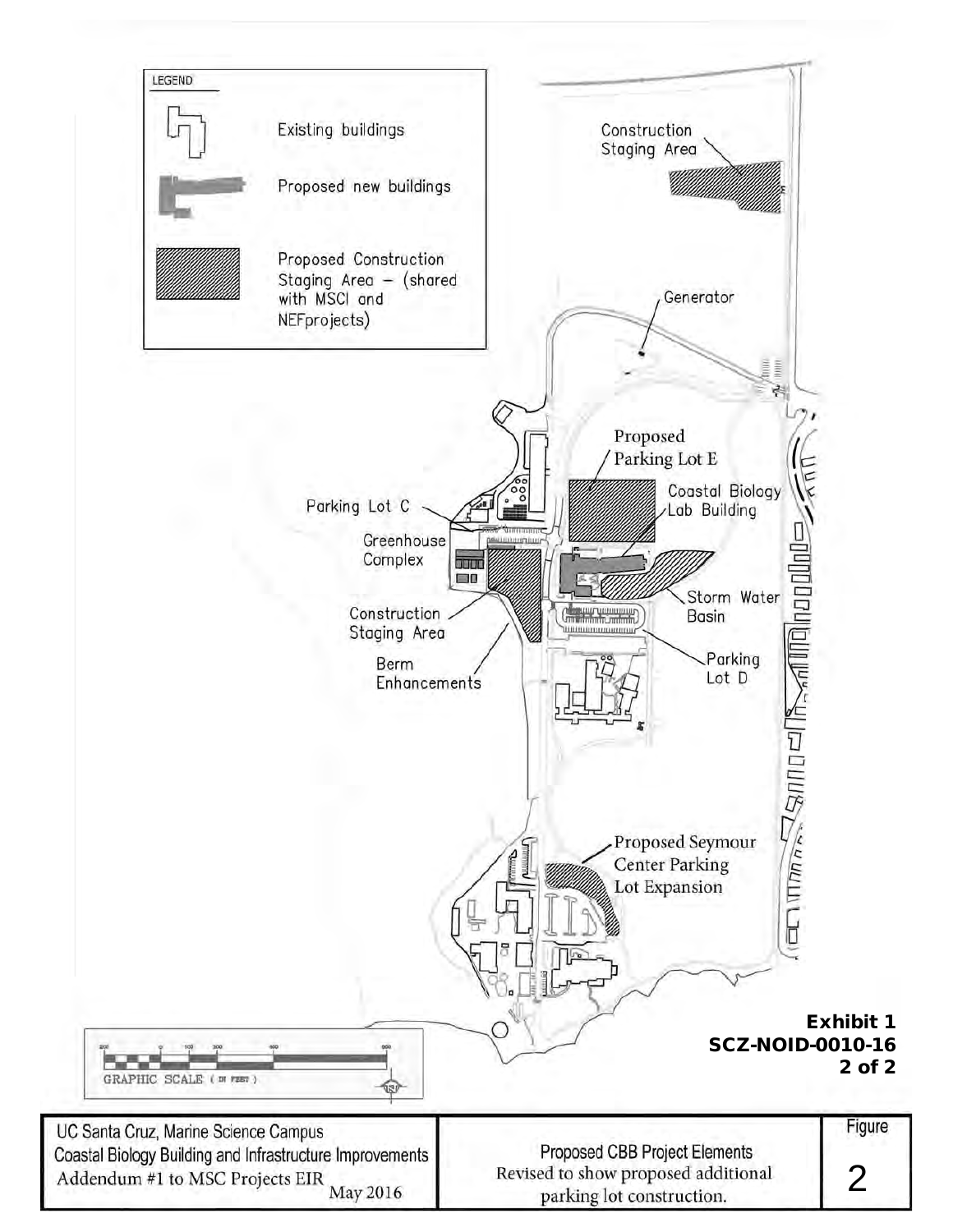<span id="page-12-0"></span>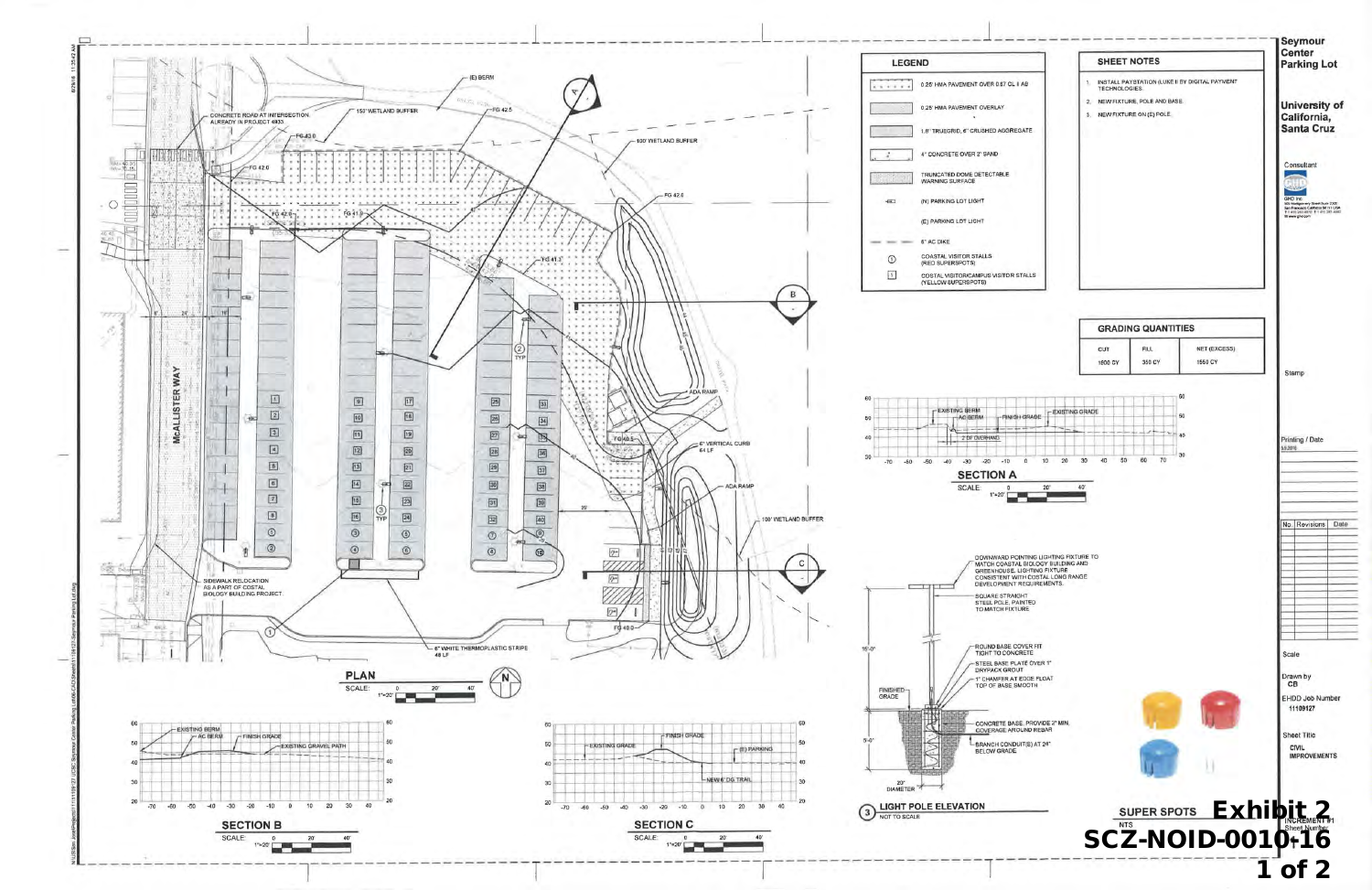

| <b>RUSHED AGGREGATE</b><br><b>DETECTABLE</b>                                                                                                                                                                                                |                                                                                                                            |
|---------------------------------------------------------------------------------------------------------------------------------------------------------------------------------------------------------------------------------------------|----------------------------------------------------------------------------------------------------------------------------|
| 3HT (1)                                                                                                                                                                                                                                     | University of<br>California,<br>Santa Cruz                                                                                 |
|                                                                                                                                                                                                                                             | Consultant<br>13<br>GHD Inc.<br>326 Ministervery Reward Build 2008<br>THE FRANCISCO CURRICULAR BEETICLES.<br>W www.gnd.com |
| DOWNWARD POINTING LIGHTING FIXTURE TO<br>MATCH COASTAL BIOLOGY BUILDING AND<br>GREENHOUSE. LIGHTING FIXTURE<br>CONSISTENT WITH COSTAL LONG RANGE<br>DEVELOPMENT REQUIREMENTS.<br>SQUARE STRAIGHT<br>STEEL POLE, PAINTED<br>TO MATCH FIXTURE | Stamp                                                                                                                      |
| ROUND BASE COVER FIT<br>TIGHT TO CONCRETE<br>STEEL BASE PLATE OVER 1"<br>DRYPACK GROUT<br>1" CHAMFER AT EDGE FLOAT<br>TOP OF BASE SMOOTH                                                                                                    | Printing / Date<br>5,09,2015                                                                                               |
| CONCRETE BASE, PROVIDE 2" MIN,<br>COVERAGE AROUND REBAR<br><b>BRANCH CONDUIT(S) AT 24"</b><br><b>BELOW GRADE</b>                                                                                                                            | No. Revisions<br>Date                                                                                                      |
| POLE ELEVATION                                                                                                                                                                                                                              |                                                                                                                            |
|                                                                                                                                                                                                                                             | Scale<br>Drawn by<br>BM<br>EHDD Job Number<br>11109127                                                                     |
| £G                                                                                                                                                                                                                                          | Sheet Title<br><b>CIVIL</b><br><b>IMPROVEMENTS</b>                                                                         |
| <b>SCZ-NOID-0010-16</b>                                                                                                                                                                                                                     | Exhibitemen2                                                                                                               |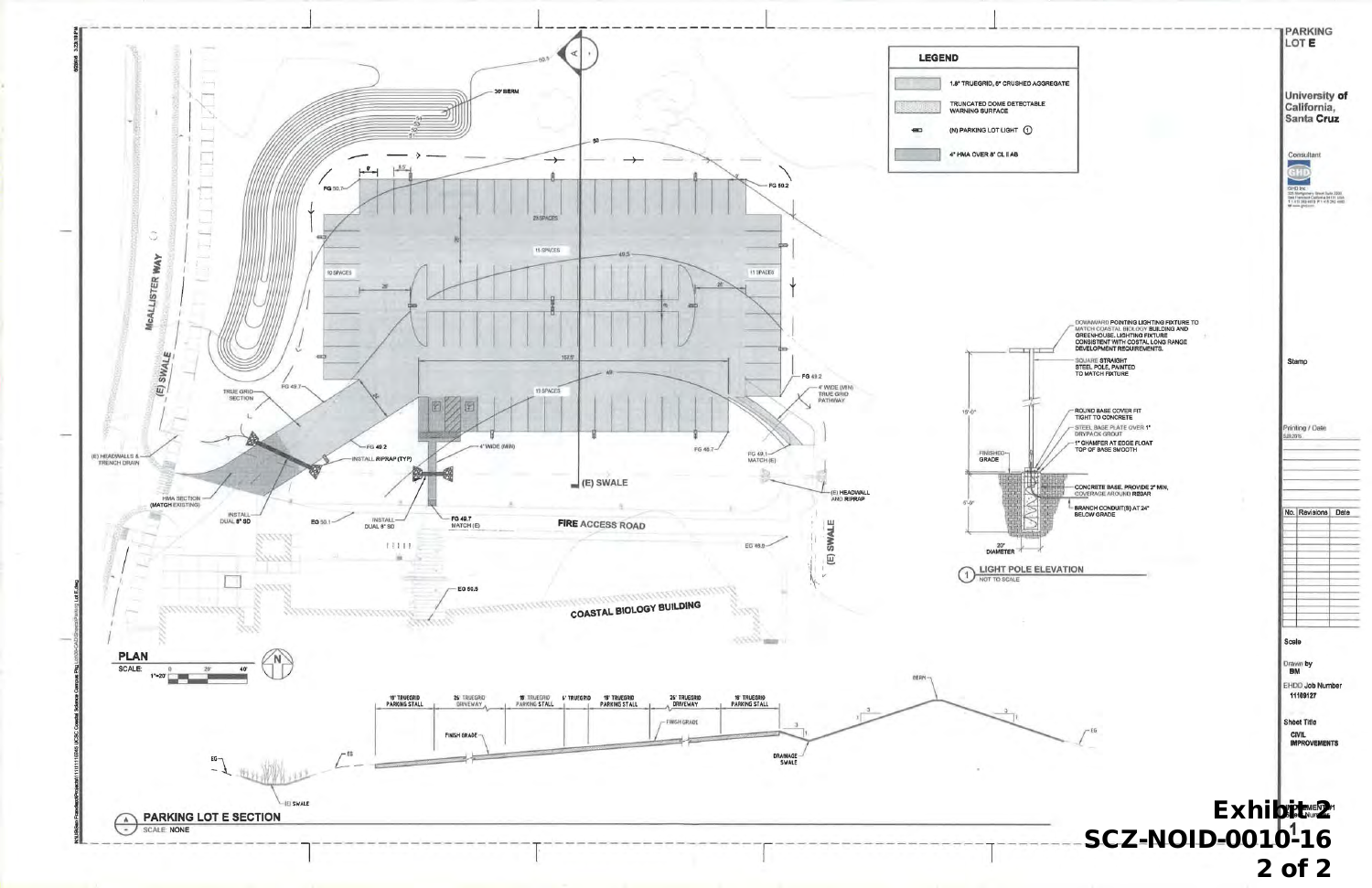<span id="page-14-0"></span>Hello Mr. Moroney,

 regarding Longs Marine askance for parking. My request you negate that request, and mitigate their parking needs with shuttles, buses , and bicycles, walking . Longs Marine traffic impact on West Cliff is already at intolerable traffic congestion . They use it to commute. There is also the Global warming impact to adding more cars, and air quality to bicyclist/pedestrians along the West Cliff Drive. This ever adding on to parking and travel use needs a leadership change to the

alternative transportation venues available to us.

I know UCSC already shuttles and has bus service there, which should be enhanced so there is no need for added parking/

 Good bye, Mitchell Lachman ( a past contributor of soliciting signatures to get the Coastal Act on the ballot.)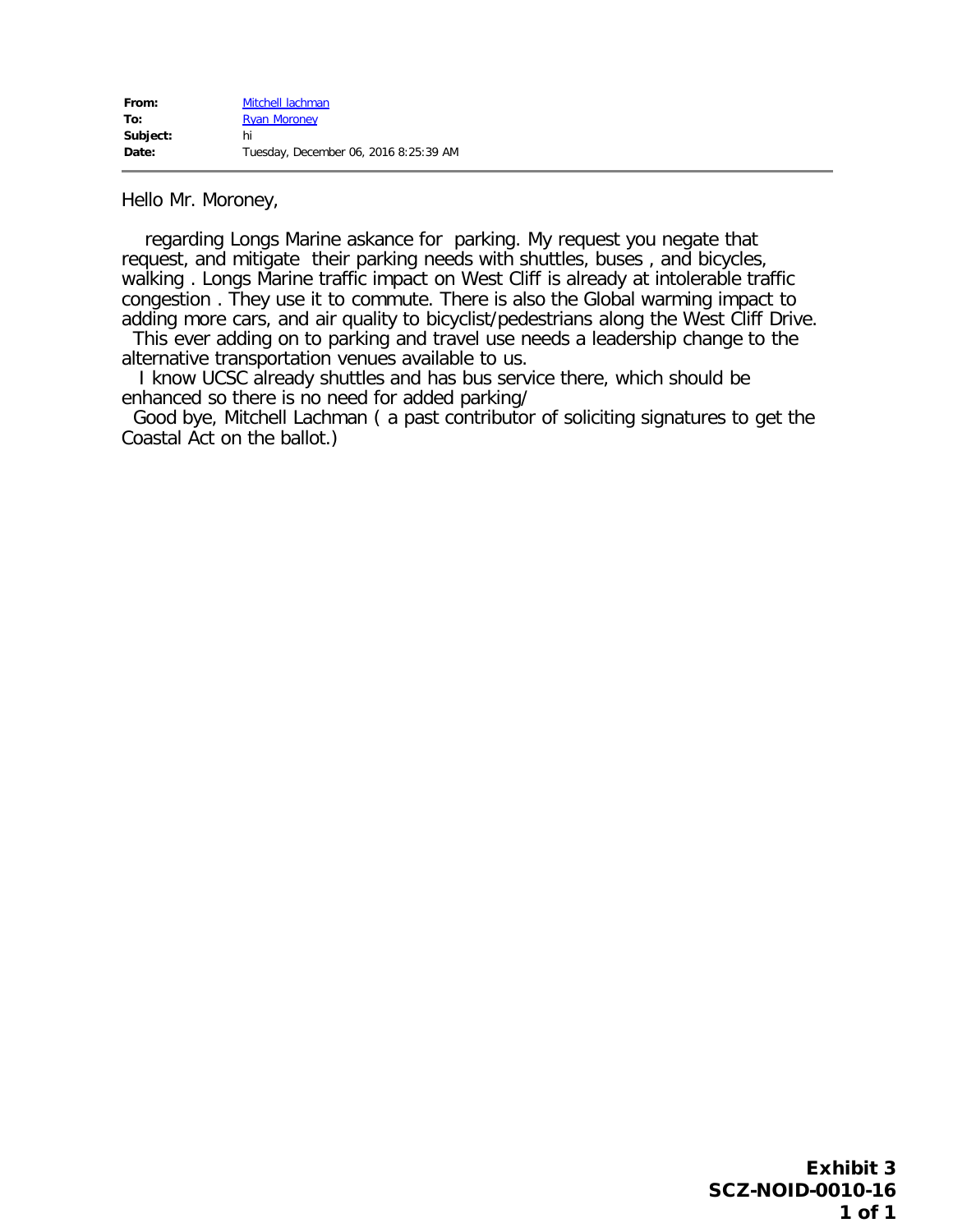# <span id="page-15-0"></span>**REC'D JUL 1 2 2016**

# Comment Letter I-1

Alisa Klaus **UC Santa Cruz Physical Planning and Construction** 1156 High Street Mailstop: PP&C Santa Cruz, CA 95064

Re: Addendum #1 to Marine Science Campus Projects Environmental Impact **Report Coastal Science Parking Lots** 

Dear Ms. Klaus.

 $1 - 1 - 1$ 

 $1 - 1 - 2$ 

 $1 - 1 - 3$ 

#### **July 8, 2016**

I request that a new Environmental Impact Report for the Marine Science Campus be prepared, before approval of a change order to the existing construction contract including the construction of a new 91-space parking lot and reconfiguration and expansion of the existing Seymour Marine Discovery Center parking lot to add 55 spaces.

The project requires a new EIR because significant new effects to the environment, caused by greenhouse gases, have been discovered since the last EIR was approved, in January 2012; specifically, climate change is causing the oceans to rise. Gary Griggs, Director of the Institute of Marine Sciences and Long Marine Laboratory at UC Santa Cruz, wrote an article published in the Santa Cruz Sentinel (June 26, 2016), in which he states, "There are simply too many people on the planet generating too many greenhouse gases, which are all trapping more heat." Adding 146 parking spaces to the Marine Science Campus is contradictory to Director Griggs' stated position that releasing 4 million tons of Carbon Dioxide every hour into the atmosphere without expecting some response "is real. It's bad", (as summed up by a former student.)

It is true, whether you believe it or not, that increasing the amount of parking at the Marine Science Campus will add to the amount of greenhouse gases emanating from the campus.

The intention to construct additional parking lots/spaces on the Marine Science Campus must be looked at in a fresh EIR with consideration to rising ocean levels. UC Santa Cruz has the resources to implement carpooling and bus service for those who are traveling to the Marine Science Campus, and these alternatives must be considered in the new EIR. UC Santa Cruz needs to reduce the number of parking spaces at the Marine Science Campus, not increase them, in order to be a good steward of the oceans and our environment.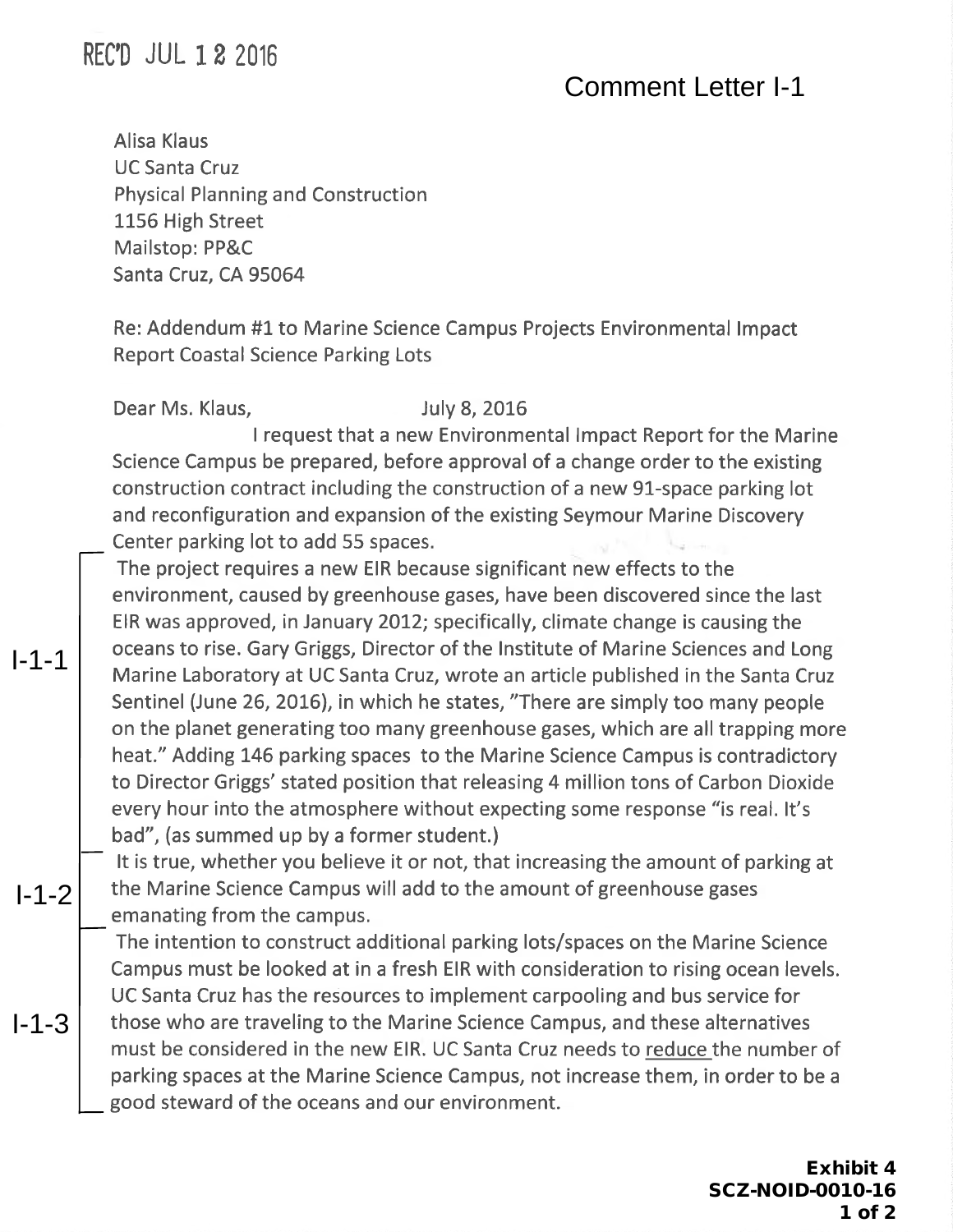Re: Addendum #1 to Marine Science Campus Projects Environmental Impact **Report Coastal Science Parking Lots** page 2

A new EIR for the Coastal Science Campus is necessary because the dangers of climate change are more immediate and apparent now, than they were when the last EIR was approved, in 2012. Those who oppose this are especially culpable for their denial of "The signs and impacts...all around us" (Griggs Sentinel 6-26-2016) "...for a variety of reasons, often economic."

Protect the environment. Reduce parking and the accompanying pollution at the UC Santa Cruz Marine Science Campus. Don't allow economic deniers to add more greenhouse gases to our atmosphere, when there are alternatives to automobiles driven by single occupants (who willfully pollute for their own convenience.)

Sincerely,

Daniel Young **Daniel Young** 2571 Parker Street Santa Cruz, CA 95065-1634

> **Exhibit 4 SCZ-NOID-0010-16**  $2$  of  $2$